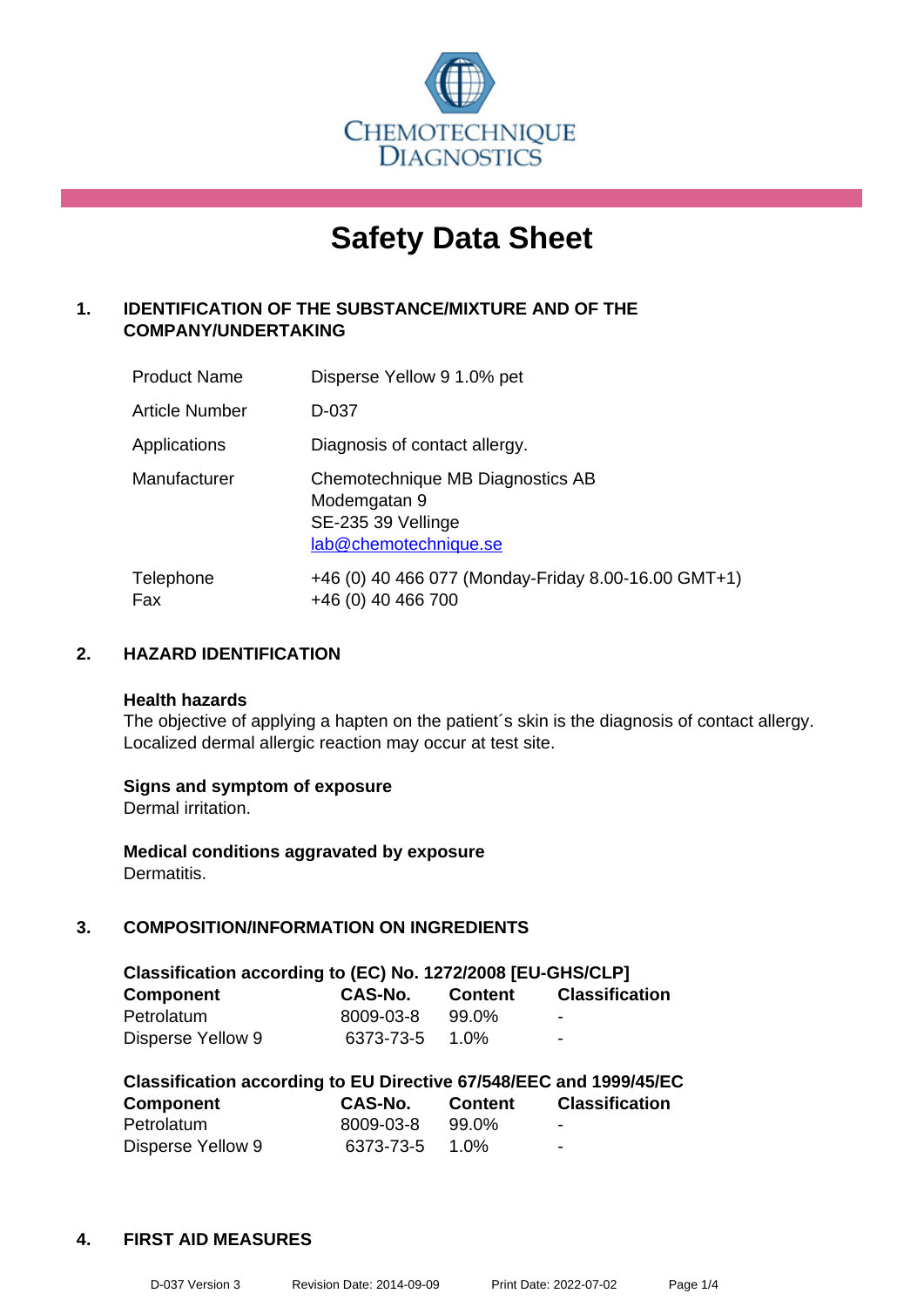#### **Emergency and first aid procedures**

Obtain medical attention.

# **5. FIRE-FIGHTING MEASURES\***

#### **Suitable extinguish media**

CO2, powder or water spray. Fight larger fires with water spray or alcohol resistant foam.

#### **For safety reasons unsuitable extinguishing agents** Water with full jet.

**Special protective equipment for fire-fighters** Wear self-contained respiratory protective device. Wear fully protective suit.

\*Data is shown for petrolatum only

# **6. ACCIDENTAL RELEASES MEASURES**

**Steps to be taken if material is released or spilled** Contain and place in a closed container.

#### **7. HANDLING AND STORAGE**

**Precautions to be taken in handling and storage** Store dark at 5-8°C. Avoid extended exposure to light. FOR EXTERNAL USE ONLY.

#### **8. EXPOSURE CONTROLS/PERSONAL PROTECTION**

**Respiratory protection** Not required.

**Ventilation**

Local exhaust.

**Protective gloves** Disposal gloves.

#### **Eye protection**

Not required with normal use.

#### **Work/Hygienic practices**

Wash hands after each use.

#### **9. PHYSICAL AND CHEMICAL PROPERTIES**

Appearance Red Semi-solid Odour **Odourless** 

Melting point\* 50-55° C Flash point\* >100°C

Boiling point\* No data available Self ignition\* Product does not self ignite.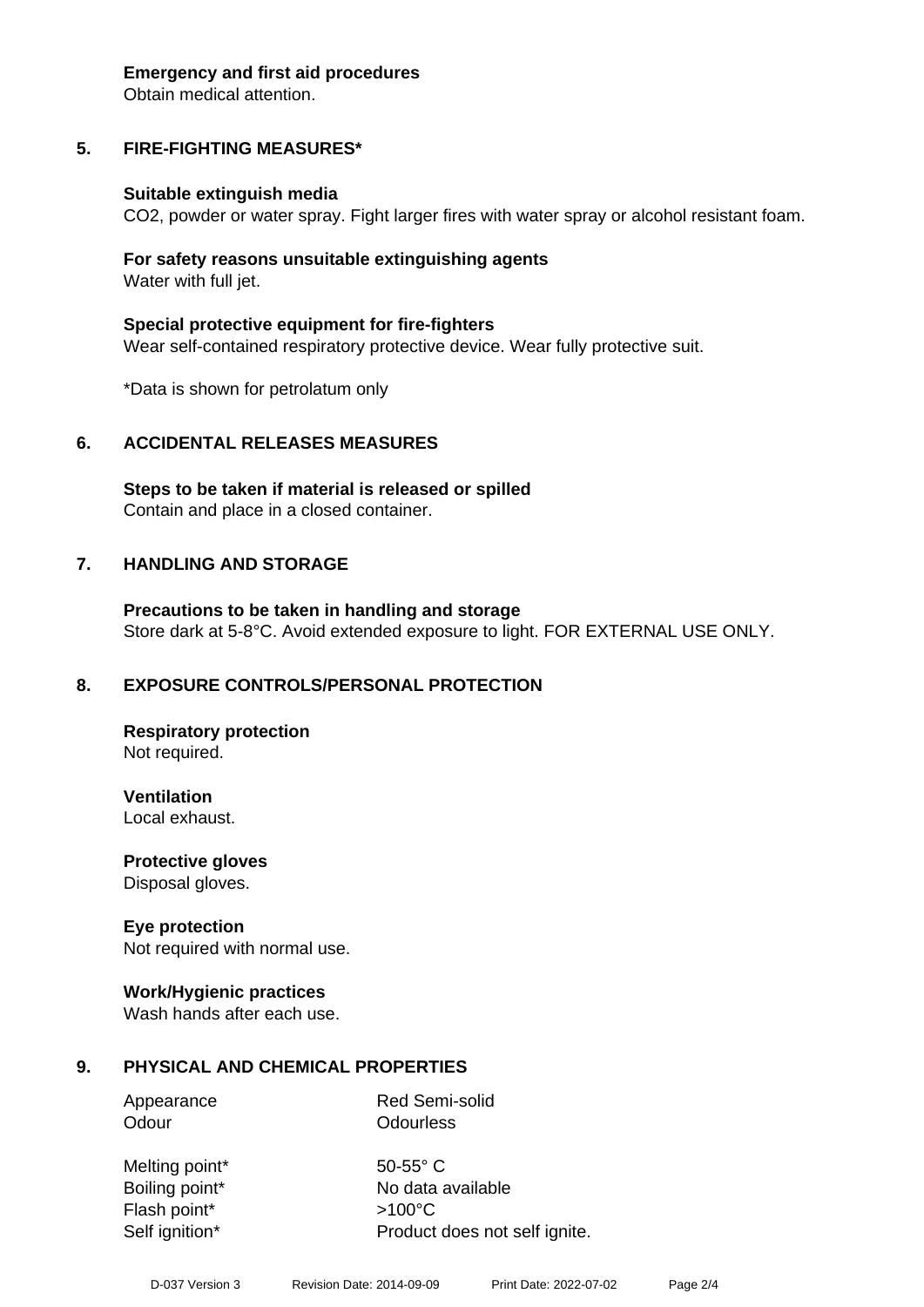Density\* No data available. Solubility in/Miscibility with Water\*

Danger of explosion\* Product does not present an explosion hazard. Insoluble

\*Data is shown for petrolatum only

# **10. STABILITY AND REACTIVITY**

#### **Incompability**

May react with strong oxidizing agents.

#### **Stability**

Stable at recommended storage conditions.

#### **Hazardous byproducts**

Combustion may generate CO, CO2 and other oxides.

# **Hazardous polymerization**

Will not occur.

# **11. TOXICOLOGICAL INFORMATION**

No data available.

#### **12. ECOLOGICAL INFORMATION**

No data available.

#### **13. DISPOSAL CONSIDERATIONS**

**Waste disposal method** Comply with federal, state/provincial and local regulation.

#### **14. TRANSPORT INFORMATION**

Not dangerous goods.

#### **15. REGULATORY INFORMATION**

The classification is according to the latest editions of the EU lists, and extended by company and literature data.

#### **16. OTHER INFORMATION**

#### **Text of H-statements and R-phrases mentioned in Section 3**

Pharmaceutical quality of tested hapten is confirmed by Chemotechnique Diagnostics according to validated analytical methods. Hapten passed test according to GMP standards.